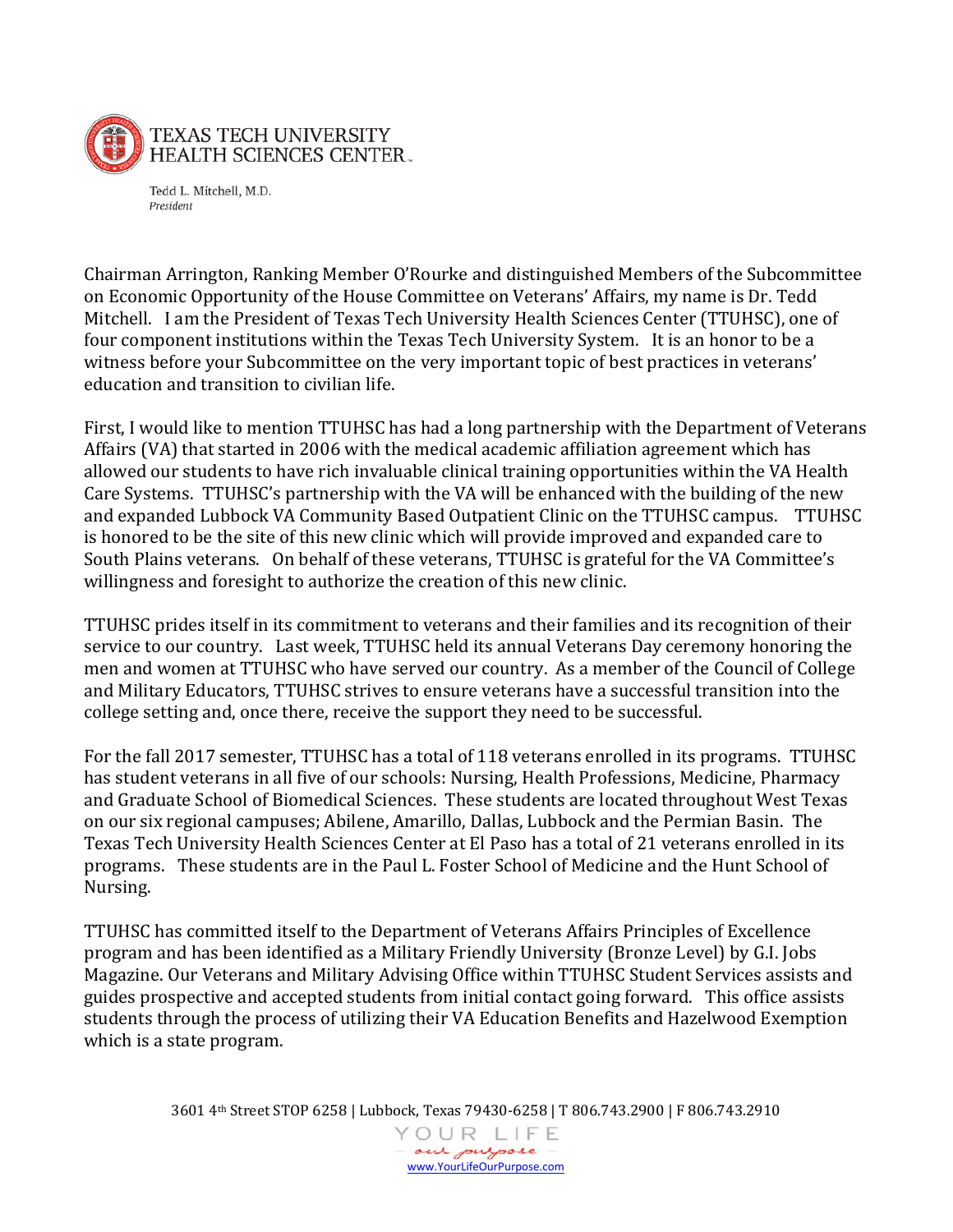TTUHSC takes the stress off veterans by ensuring all necessary documents are submitted to the Department of Veterans Affairs to certify student enrollments. Sarah Henly serves as TTUHSC's Veteran and Military Advisor and is a veteran herself. Our Veterans and Military Advising Office and Sarah's Dedication have produced phenomenal results for veterans interested in enrolling in TTUHSC but who may have found the experience to be too daunting.

The Veteran and Military Advising Office continues to be the primary point of contact and resource for veterans after they have enrolled and begin their degree program. TTUHSC hosts lunches each semester for our student veterans on all campuses TTUHSC recognizes our student veterans all the way to the end. At commencement, graduating veterans receive military stoles with a red double T to recognize not only their recent accomplishment but service to our country as well.

One of TTUHSC's more innovative programs is the Accelerated Veteran to Bachelor of Science in Nursing (VBSN) track. VBSN is a nursing degree completed in **12 months** specifically designed for veterans with prior military medical training. This program allows veterans to receive competency based college credit and to earn their BSN in less time with less cost.

This program is unique in that TTUHSC faculty developed this curriculum with the Medical Education and Training Command (METC) located at the Joint Services Base in San Antonio, Texas. TTUHSC faculty collaborated with METC personnel to review the METC curriculum for medics. The medic curriculum was examined to determine which courses offered key elements similar to nursing courses. This program then created a competency based examination to award college credits by recognizing prior learning. Veterans have the opportunity to be given college credit for four courses (14 semester credit hours).

TTUHSC received support from the US Department of Health and Human Services Health Resources and Services Administration (HRSA) to develop and implement the VBSN program. HRSA's Nurse Education, Practice, Quality and Retention (NEPQR) -Veterans in Bachelor of Science in Nursing Program awarded \$1.04 million. TTUHSC also received \$200,000 from the Texas Workforce Commission. Both grants have been great resources and we recommend Congress continue to fund this program.

The VBSN has had phenomenal success. The current 2017 VBSN class as 12 students. Seven students graduated in December 2016 and all passed the nurse licensing examination. The incoming cohort for 2018 has 22 students. For 2019, TTUHSC has 45 prospects. TTUHSC anticipates increasing our numbers annually by 50 percent. TTUHSC offers the VBSN program in seven locations: Lubbock, Amarillo, Odessa, Abilene, Dallas, Austin, and San Antonio. As a result of VBSN's success, TTUHSC's School of Pharmacy and School of Health Professions are considering offering competency-based education as well.

TTUHSC would like to offer recommendations for the Subcommittee to consider to improve the quality of education for student veterans.